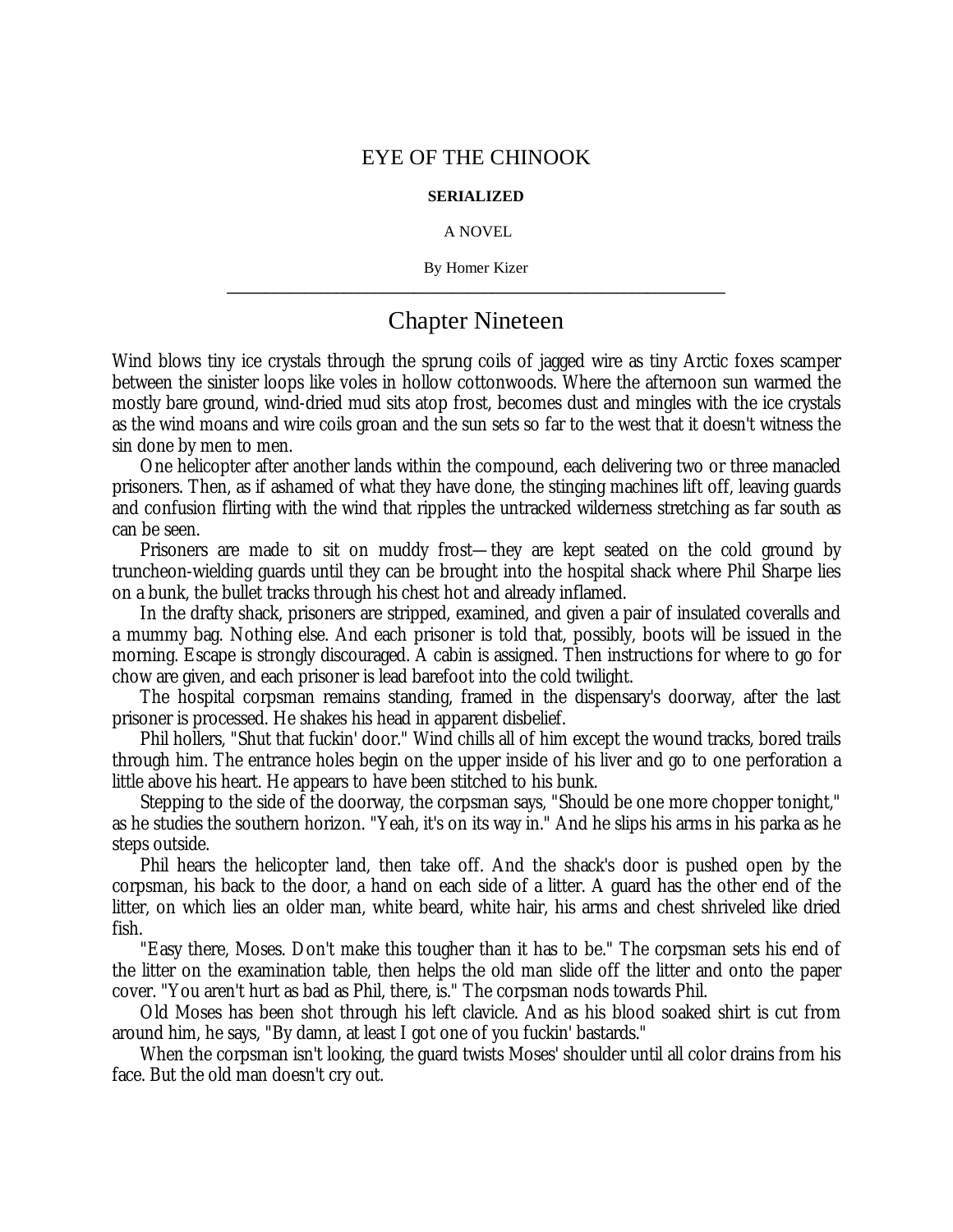The corpsman turns in time to see what is happening: "You do that again, and you'll be a number not a name in here. Now, get out. There was no call for that."

Phil notices that the old man's muscles are like hard little nuts beneath surprisingly youthful skin. "You know, Moses. Your life isn't gonna be worth much while you're in here."

"It ain't worth much out there, the way you're lockin' a man outta his own fuckin' country."

Finding something, the corpsman suddenly stops his examination, and leaves the dispensary.

Once the corpsman leaves, Phil asks the old man, "What's goin on? Do you have any idea?"

"The King needs to build more pyramids, and we're in the fuckin' way. Seems we're the landowners where his stone quarries are located. You, me, who all else is here."

That doesn't make sense: "You're daffy— "

"Not me, Son. We're poachin' on the King's land, and right now, the King's angry. Revolution is His Majesty's business, and His Majesty's suppose to spread it to others, not have it done to him." Moses' voice grows so faint that Phil barely hears what he says after *revolution*.

The corpsman returns with a civilian: "This man hasn't received the treatment a mechanic would give a dog hit by a car. There's no excuse for this." He shows the fellow wearing a tweed jacket and dark trousers Moses' wounds.

"What do you want me to do? I see the problem, but everyone in here is *persona non grata*. If we can extend them humane treatment, we will. But we have to work with what we receive."

"Don't expect Moses to leave here."

"No one in here will ever leave. That's why this camp… if anyone gets out, it's all over for us." The tweed man again looks at Moses' shoulder, then slowly shakes his head. "Once we get dissidents already buried in the prison system transported up here, we'll have frozen political unrest in the country." Then taking a third look at the wound, he says, "Do what you can. Use staff as part of your blood bank… how much blood will he need?"

"Probably four units, two units right now. Even drawing from guards, there's not that much AB positive or negative available on-site, might not even be that much A negative."

"I'll have a couple of units brought in, and I'll speak to the Marshals about taking a corpsman with them on their Gravel Creek raid tomorrow." Once again the tweed man inspects Moses' wound. "I don't know why we have to use high-shock ammo. All these damn Frostfaeries have are hunting rifles, and they are reluctant to use them. If we keep this up, they'll start shooting first and that's what we don't want… is there anything more you can do for this man?"

"I can keep him comfortable."

"See that you do. Meanwhile, how's this other fellow?" The tweed man looks at Phil.

"Worried about his son. We left him. Seven years old, or eight, something like that. Left the kid without even a place to get in out of the weather. So how do you think he is?… If he could, he'd kill every damn one of us."

"Then don't give him the chance."

"I don't intend to."

The tweed man approaches Phil and says, "When a machine becomes available, I'll send it to look for your son if you give me your word that I won't have problems with you."

"My mother was half Lakota. Her grandmother was with Red Cloud. You really think I'd believe one fuckin' word fallin' from your face."

"Think about your son— "

"I am. Believe me, I am."

"Well, I'll send a machine when I can." Then returning his attention to Moses and the corpsman, he adds, "We'll have one more flight in before daylight. A woman from Washington, one of the President's advisors turned traitor. She will need to be maintained in the sedated state in which she